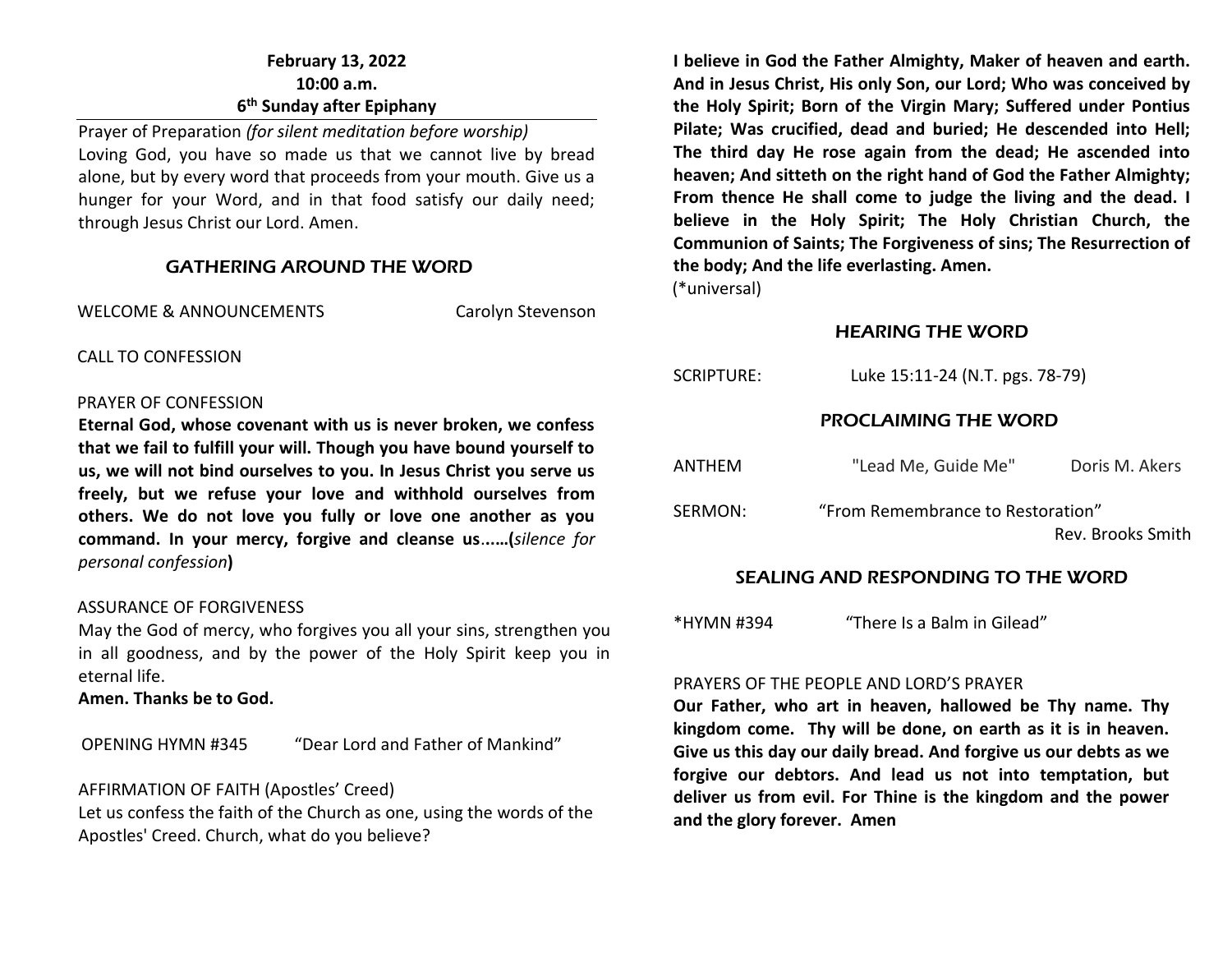#### CARRYING THE WORD TO THE WORLD

\*CLOSING HYMN #343 "Called as Partners in Christ's Service"

INVITATION TO TITHES AND OFFERINGS & PRAYER OF DEDICATION

\*BENEDICTION

POSTLUDE "Lead Me, Lord" John D. Becke

\*Please stand if able

#### **Rev. Brooks Smith Bio:**

I grew up in Chicago and Albany, New York. My college majors were History and Economics. In 1964, I participated in the Mississippi Freedom Summer project and that shaped my call to be a pastor.

My initial seminary training was at the University of Chicago Divinity School. I received a Master's degree from the university. I received a Bachelor of Divinity degree from Colgate Rochester Divinity School in 1970 and was ordained in 1971 to serve the Cuyahoga Falls (Ohio) Presbyterian Church. In 1995, I received a Master of Science degree from the New School University in non-profit management.

I retired in 2007.

#### **CALL FOR CONGREGATION / CORPORATION MEETING**

BY ORDER OF THE SESSION OF THE FIRST PRESBYTERIAN CHURCH OF AVENEL, NEW JERSEY, THE SEMI-ANNUAL MEETING OF THE CONGREGATION/CORPORATION WILL BE HELD ON **SUNDAY, FEBRUARY 13, 2022** *IMMEDIATELY FOLLOWING THE WORSHIP SERVICE.* THE PURPOSE OF THE MEETING IS TO REVIEW THE ANNUAL REPORT FOR 2021 AND TO CONDUCT ANY OTHER BUSINESS THAT MAY BE PROPERLY BROUGHT TO THE ATTENTION OF THE CONGREGATION

First Presbyterian Church of Avenel 621 East Woodbridge Avenue Avenel, NJ 07001 February 13, 2022



"From Remembrance to Restoration" Rev. Brooks Smith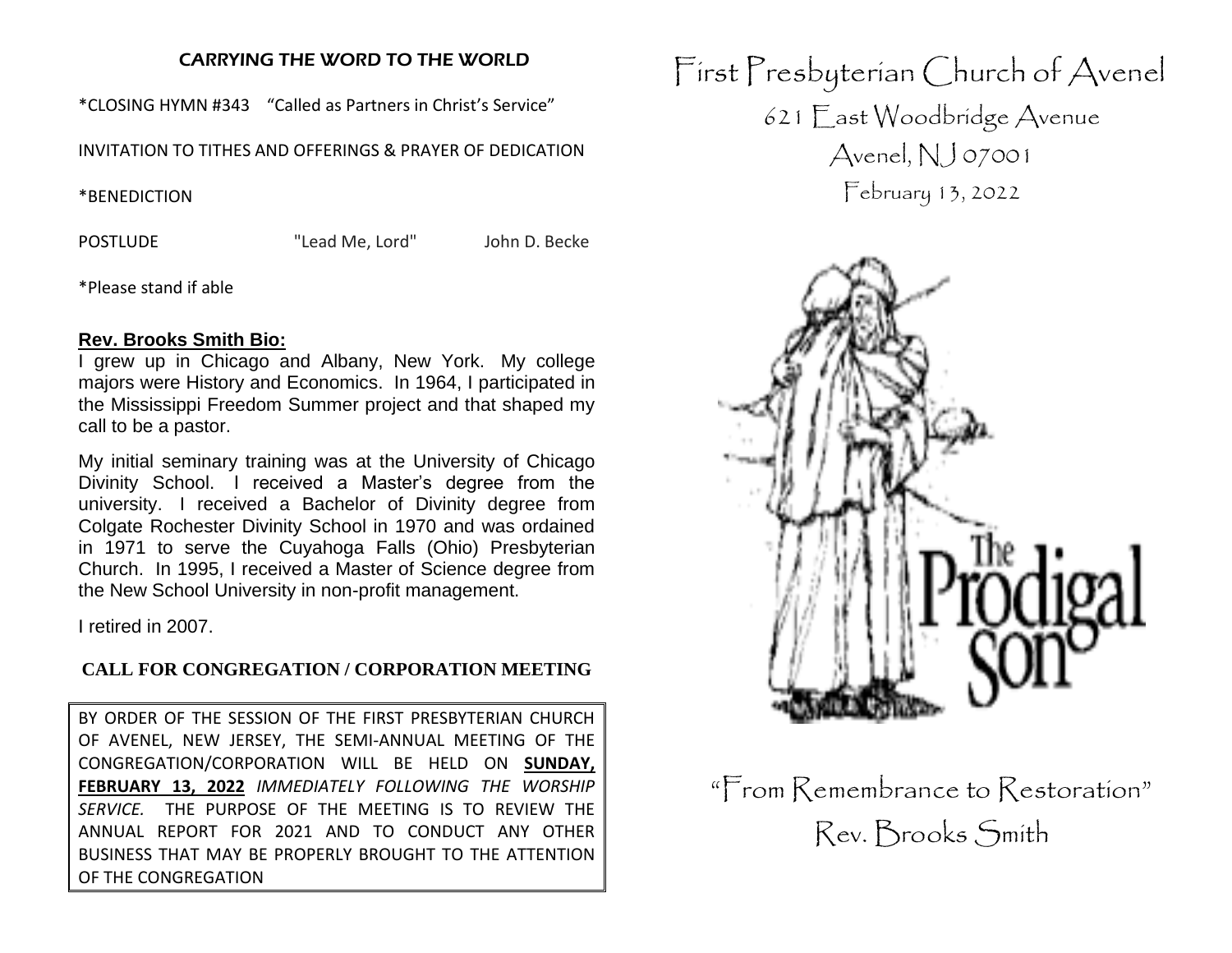#### **Prayers for those with long-term concerns**

We ask that these friends have God in their lives, that they and their families feel His loving presence, and comfort during their continued struggles. Updates will be printed as available.

Jennifer Perez – RSD/CRPS, & gastroparesis Maria - a friend of the Knotts and Haggerty families; she is in an acute care facility for traumatic brain injury.

#### **Friends and Loved Ones in the Service and their Families**

#### **STATESIDE**

Robert L. Gillis – invasive cardiovascular technologist in the US Navy and stationed at Walter Reed Medical Center in Washington DC, grandson of Barbara & Bill Morgan.

Lauren Hansen-Salmond – 1<sup>st</sup> LT, – Stephanie & Charlie Kurowsky's niece

Jeffrey Hansen - 1<sup>st</sup> LT, Kuwait, Stephanie & Charlie Kurowsky's nephew

Daniel Hedner – Carolyn & Jake Stockl's nephew

Steven Stockl – Carolyn & Jake Stockl's nephew

Amy Updike

Rob – serving in the U.S. Navy, San Diego, CA. - Lynn & Wayne Dubin's son.

Anthony Service – U.S. Air Force, in San Antonio.

\_\_\_\_\_\_\_\_\_\_\_\_\_\_\_\_\_\_\_\_\_\_\_\_\_\_\_\_\_\_\_\_\_\_\_\_\_\_

## **OVERSEAS**

The children and youth in our congregation and our youth ministry Racial equality reconciliation in Woodbridge Township and our nation. Our ministry partners –

 Boys Town Camp Johnsonburg Christian Appalachian Project, Kentucky Elijah's Promise, New Jersey Elizabeth Port Presbyterian Church Children's Center, NJ International Justice Mission, Washington DC Mr. Matt Barany Jr., who serves with Second Level Ministry Reliant Redemption Church, Pennsylvania Navajo Ministries Salvation Army of Perth Amboy, NJ Saint Jude's Children's Hospital of Memphis, Tennessee Walter Hoving Home World Vision

# *Prayer Concerns and Praises February 13, 2022*

*The Prayer Chain -* provides immediate prayer for *critical and emergency situations*. All other needs will be taken care of through the prayer list. To place someone on the prayer chain call Millie Knotts at 732-382-9391.

*The Prayer List -* provides opportunities to share prayer within our church family. Prayer requests will be published for up to 6 weeks unless updated. To add someone to this list call the church office at 732-634-1631.

(*Note: Please be sure the person you are adding to this list has given his or her permission to do so).*

"And pray in the Spirit on all occasions with all kinds of prayers and requests. With this in mind, be alert and always keep on praying for all the Lord's people" Ephesians 6:18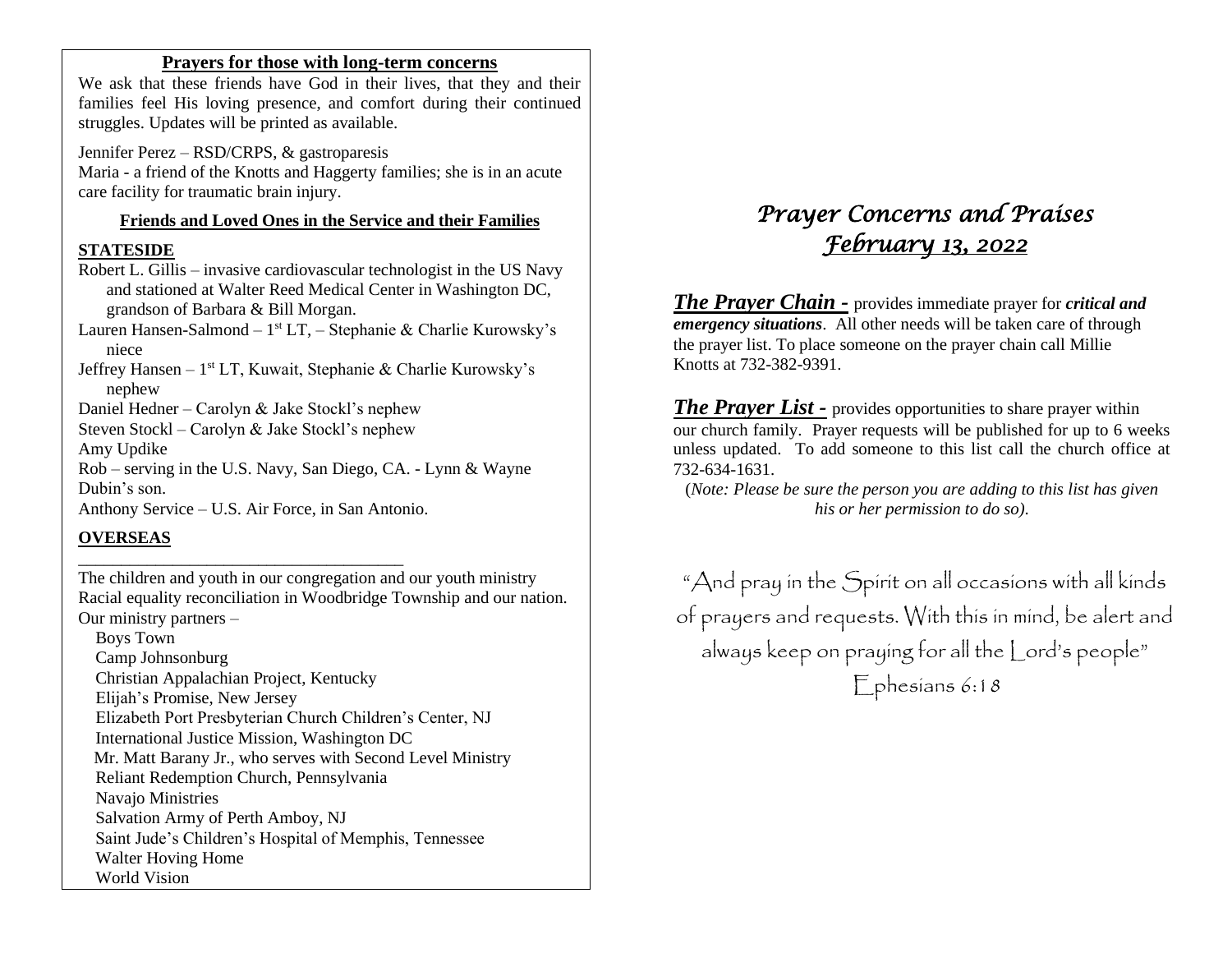*New Joys and Concerns*

## *2 nd Week*

*3 rd Week*

*4 th Week*

Please pray for successful recovery for Carolyn Stockl who was diagnosed with breast cancer.

*5 th Week*

Please pray for Vilma Ambis who was admitted to Brighton Gardens located in Edison on Tuesday, January 11, 2022.

*6 th Week* 

*Prayers and Sympathies*

*SHUT-INS*

*Please continue to keep in your prayers those members who are unable to join us for worship on Sundays.* 

> **Health and Healing** *Carol Palmer and Jen Perez*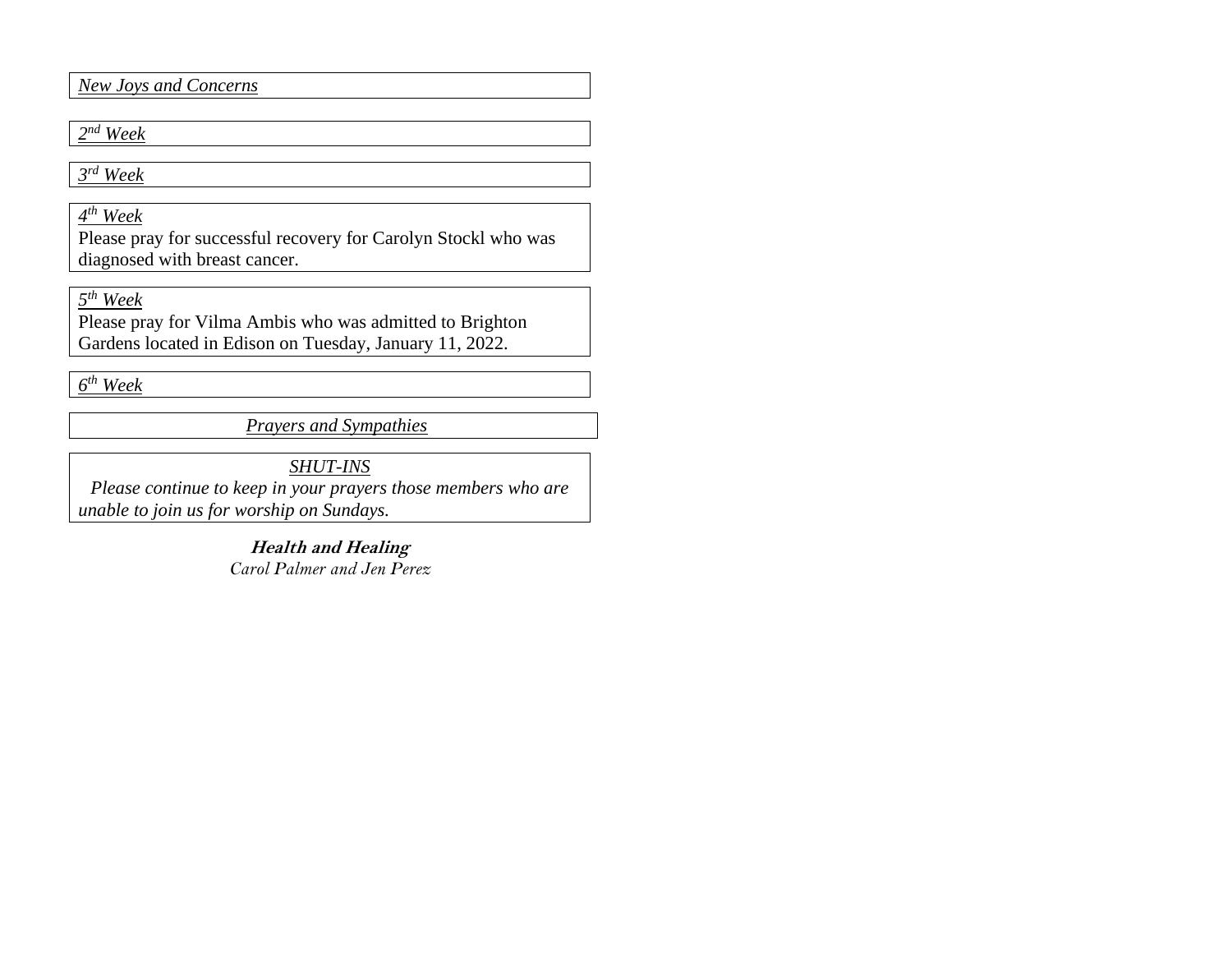*The mission of First Presbyterian Church is to grow in Christ and make Him known. This is based on John 15:5: "Yes, I am the vine; you are the branches, apart from me you can do nothing." The Holy Spirit strengthens us to:* 

- *1. Connect to the vine,*
- *2. Grow to maturity,*
- *3. Share the fruit*

#### **STEWARDSHIP 2021**

In an effort to help our congregation track our annual budget as it compares to giving, the Session has decided to include a brief monthly report. We are a 501(c)(3) not-for-profit organization, and are completely dependent upon tithes, offerings, and donations to fulfill our budgeted expenses.

| <b>General Fund Balance</b> |                                       | Net for the month | <b>YTD</b>                |  |
|-----------------------------|---------------------------------------|-------------------|---------------------------|--|
|                             | 12/31/2021 \$76,156.39                |                   |                           |  |
|                             | $01/31/2022$ \$73,393.05 \$(2,753.34) |                   | $\frac{1}{2}$ ( 2,753.34) |  |

**CHURCH PROPERTY STEWARDS NEEDED (for pay) –** When we rent church property such as the gym (Westminster Hall) or Jacob Morgan Hall, a church member must be present on site. Stewards open/close the building and oversee good property stewardship. For their service, stewards are paid \$12/hour (by renters). If you are able to serve in this way (occasionally or regularly), or have questions or would like more information, please call the church office from 8:30 a.m. to 1:30 p.m., Tuesday through Friday.

**Per Capita Amount has been changed from \$45.00 to \$40.00**

#### **WELCOME TO WORSHIP THIS MORNING. WE'RE GLAD YOU'RE HERE! WE BELIEVE YOU ARE HERE FOR A DIVINE PURPOSE. LET US KNOW HOW WE CAN SERVE YOU TODAY!**

# **THIS WEEK IN OUR CHURCH**

# **SUNDAY, February 13, 2022**

- 9:00 a.m. Sunday School SSO 10:00 a.m. Worship Service (Guest Preacher– Rev. Brooks Smith) Live Stream-Facebook
- 11:30 a.m. Annual Congregational Meeting

## **MONDAY, February 14, 2022**

## **TUESDAY, February 15, 2022**

7:00 p.m. Session Mtg – KHL

## **WEDNESDAY, February 16, 2022**

# **THURSDAY, February 17, 2022**

 8:00 p.m. Prayer Gathering – Dial In (425) 436-6302 then enter code 773724#.

# **FRIDAY, February 18, 2022**

## **SATURDAY, February 19, 2022**

#### **SUNDAY, February 20, 2022**

| $9:00$ a.m. Sunday School $-$ SSO                            |
|--------------------------------------------------------------|
| 10:00 a.m. Worship Service (Guest Preacher–Samantha Gilmore) |
| Live Stream-Facebook                                         |
| $6:00$ p.m. Youth Group – CE                                 |

**CHURCH OFFICE HOURS:** Tuesday through Friday, 8:30 a.m. – 1:30 p.m.